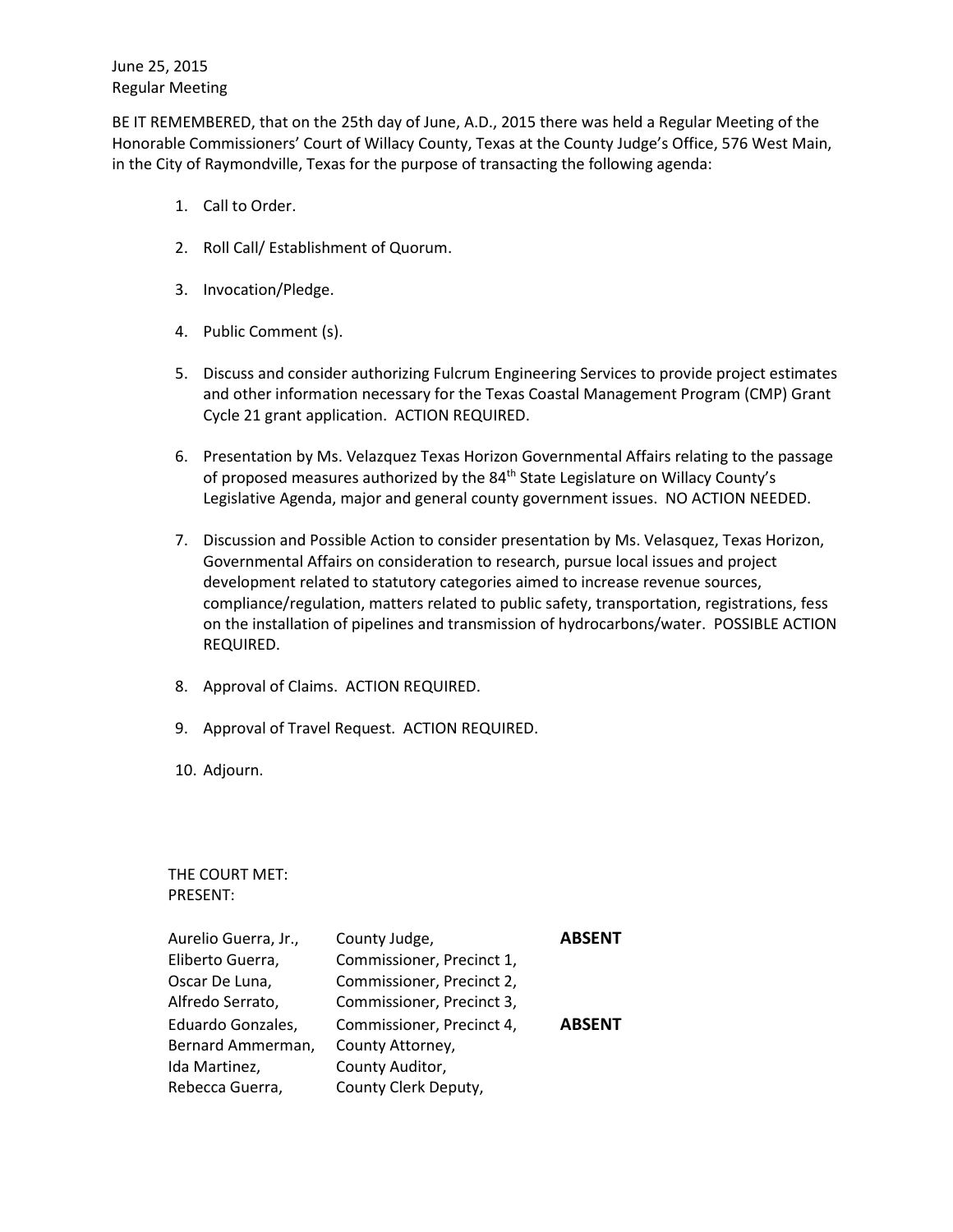WHEREUPON, the Court was opened to the following proceedings were had to wit:

PERSONS VISITING THE COURT: Armando Prado Dan Campos Roseanna Ramirez

- 1. Call to Order Presiding Chairman Commissioner Eliberto Guerra
- 2. Roll Call/Establishment of Quorum County Judge, Aurelio Guerra, Jr. and Commissioner Eduardo Gonzales
- 3. Invocation Presiding Chairman Guerra Pledge Commissioner Serrato
- 4. Public Comment(s) Belia D. Vela on reference to her entrance to her property in Sebastian, Texas. Ruth Guajardo concern about being charge for Drainage Taxes.

Agenda # 5 IN REGARDS TO DISCUSS AND CONSIDER AUTHORIZING FULCRUM ENGINEERING SERVICES TO PROVIDE PROJECT ESTIMATES AND OTHER INFORMATION NECESSARY FOR THE TEXAS COASTAL MANAGEMENT PROGRAM (CMP) GRANT CYCLE 21 GRANT APPLICATION

Motion was made by Commissioner De Luna, seconded by Commissioner Serrato for approval for requesting estimates for repairing the Fred Stone Park at Port Mansfield, Texas. Motion was put before the Court by the Chairman. Presiding Chairman Guerra, Commissioners De Luna and Serrato voting AYE. NAYS NONE. Motion was declared carried.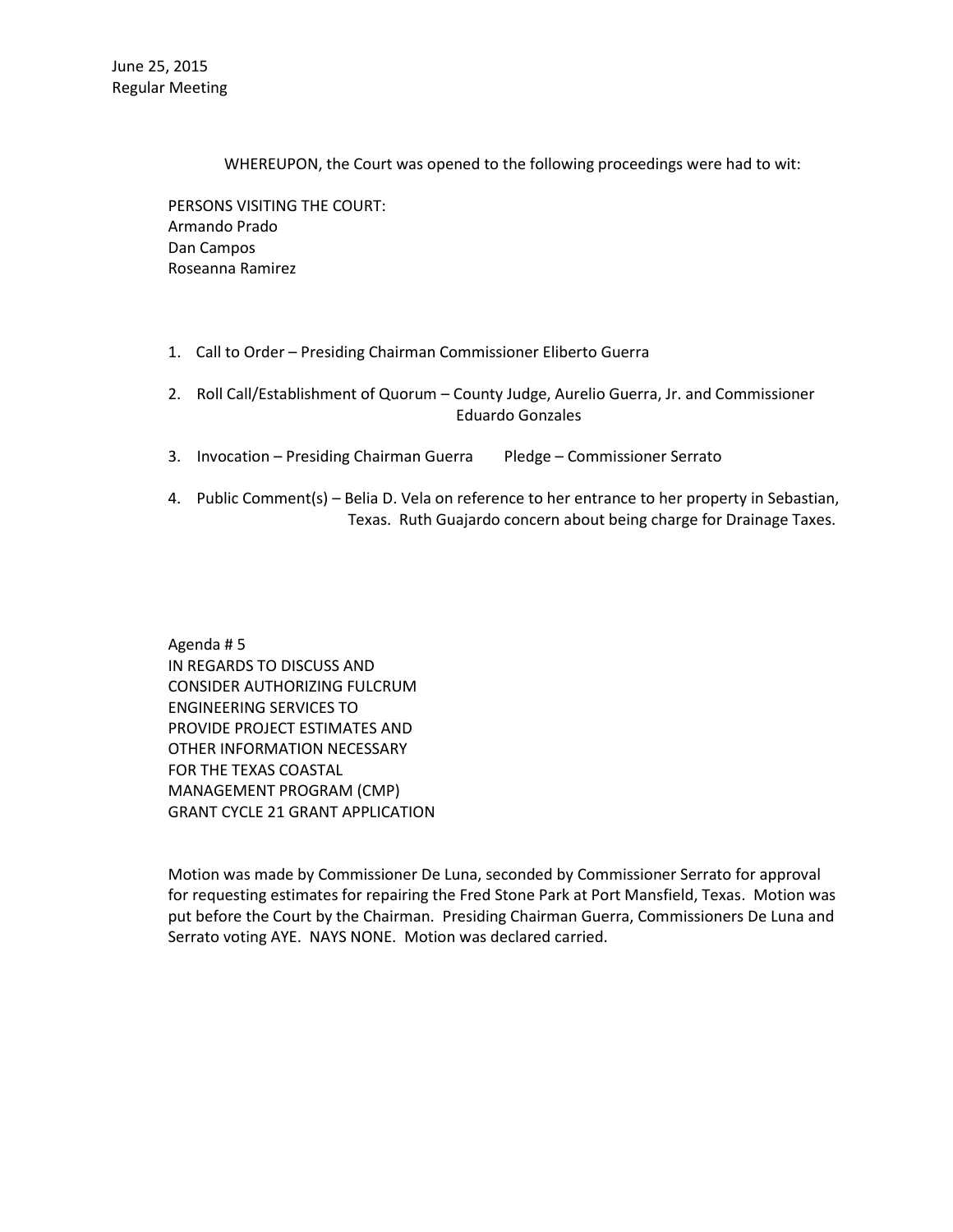June 25, 2015 Regular Meeting

> Agenda # 6 PRESENTATION BY MS. VELAZQUEZ TEXAS HORIZON GOVERNMENTAL AFFAIRS RELATING TO THE PASSAGE OF PROPOSED MEASURES AUTHORIZED BY THE 84TH STATE LEGISLATURE ON WILLACY COUNTY'S LEGISLATIVE AGENDA, MAJOR AND GENERAL COUNTY GOVERNMENT ISSUES

Presentation by Sally Velazquez Texas Horizon Governmental Affairs relating to the passage of proposed measures authorized by the 84<sup>th</sup> State Legislature on Willacy County's Legislative Agenda, major and general county government issues; that 2% ↑Hotel/Motel Tax pass the Legislative Session Courthouse Grant due September 1, 2015-Planning Grant.

Agenda # 7 DISCUSSION AND POSSIBLE ACTION TO CONSIDER PRESENTATION BY MS. VELASQUEZ, TEXAS HORIZON, GOVERNMENTAL AFFAIRS ON CONSIDERATION TO RESEARCH, PURSUE LOCAL ISSUES AND PROJECT DEVELOPMENT RELATED TO STATUTORY CATEGORIES AIMED TO INCREASE REVENUE SOURCES, COMPLIANCE/REGULATION, MATTERS RELATED TO PUBLIC SAFETY, TRANSPORTATION, REGISTRATIONS, FESS ON THE INSTALLATION OF PIPELINES AND TRANSMISSION OF HYDROCARBONS/WATER

Discussion with Sally Velasquez on reference to the 84<sup>th</sup> Legislative Session.